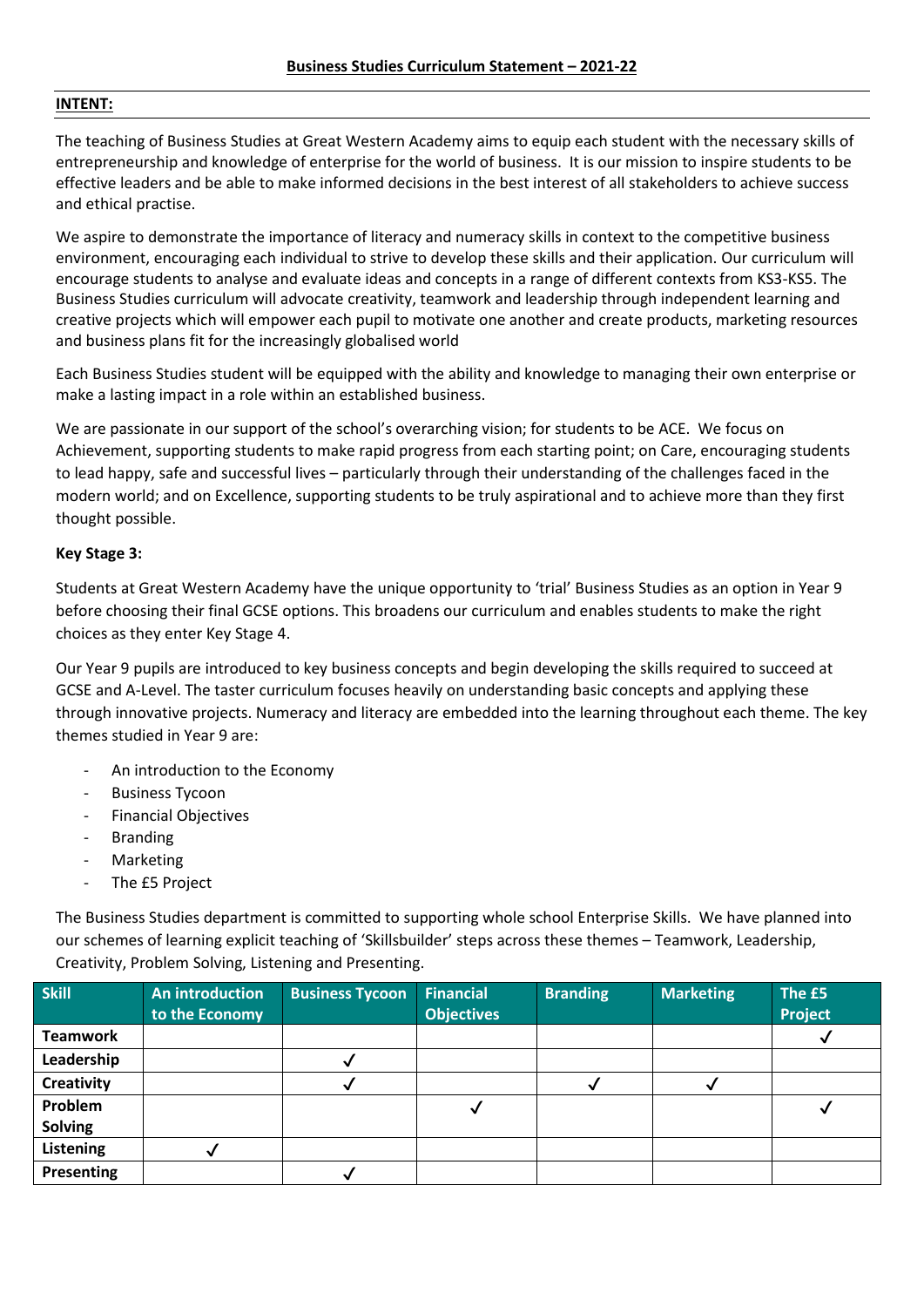# **Key Stage 4:**

At Key stage 4, our students follow a curriculum that will prepare them for the Edexcel GCSE Business Studies qualification. The business environment is dynamic and complex. This justifies the need to provide a robust and exhilarating business curriculum at GCSE level that is theoretically and practically apt for the global business environment. At GWA we go beyond the Edexcel specification to not only develop key knowledge, understanding and enterprise skills, but we aspire to make every student confident in adapting to the challenges caused by the modern world. Students will learn within the context of both small and large business organisations in context to the local area as well as nationally and globally. The key themes studied in Year 10 and Year 11 are:

- Enterprise and entrepreneurship
- Spotting a business opportunity
- Putting a business idea into practice
- Making the business effective
- Understanding external influences on businesses
- Growing the business
- Making marketing decisions
- Making operational decisions
- Making financial decisions
- Making human resource decisions

Whilst studying these themes, students will learn how to explain key concepts, problem solve using calculation skills, analyse, justify business decisions and evaluate the success of businesses and the impact of decisions made by a range of businesses.

# **Key Stage 5:**

In Sixth Form our students study the AQA A Level Business qualification. The course allows students to continue their study of business from Key Stage 4, but also gives opportunity to begin studying business for the first time. The AQA course allows both groups of students to make good progress. At A Level, our intention is to continue to develop a deep passion and enthusiasm for Business in all students. The course will ensure all students acquire deep knowledge of the subject and are supported to reach maximum academic potential.

The AQA course also allows students to develop numeracy, literacy and oracy through the business curriculum, making them well placed to study at Higher Education or to enter the professional working environment. The course is structured around the following units:

- What is business?
- Managers, leadership and decision making
- Decision making to improve marketing performance
- Decision making to improve operational performance
- Decision making to improve financial performance
- Decision making to improve human resource performance
- Analysing the strategic position of a business
- Choosing the strategic direction
- Strategic methods: how to pursue strategies
- Managing strategic change

Whilst studying these units, students will develop their abilities learnt in Key Stage 4 and will be able to critically analyse and evaluate concepts, ideas and decisions made by a range of businesses.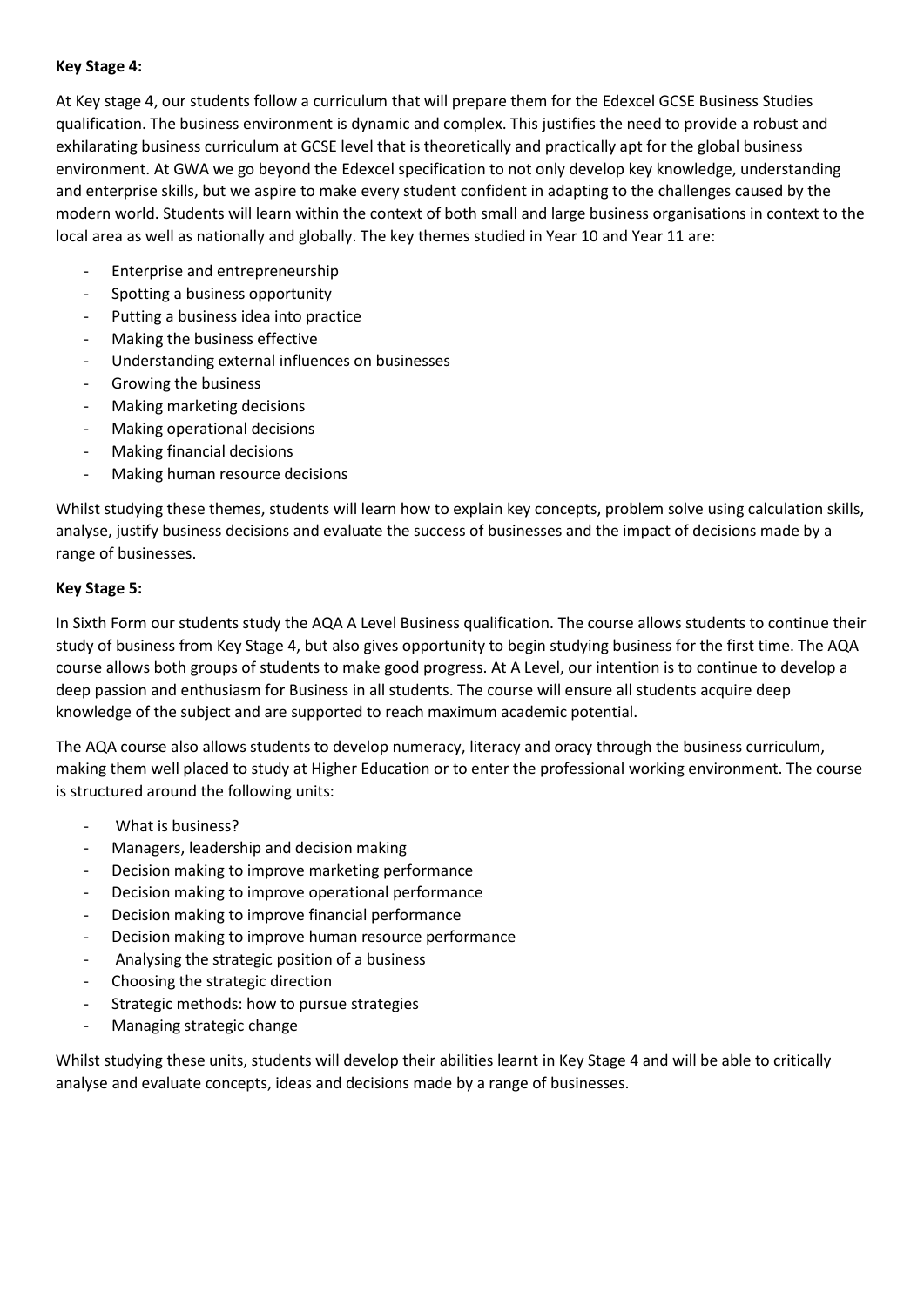## **IMPLEMENTATION**:

Each scheme of work is designed to outline what we teach to ensure the intent of our curriculum is delivered across each key stage.

Our schemes of learning include:

## **Long term overviews:**

- Interleaving of prior learning
- Topic outline summarising key content

# **Medium term plans:**

- Root enquiry and key enquiry questions
- Key Knowledge, Skills and Understanding (delivered through know, apply,
- extend learning objectives/outcomes)
- Duration
- Planned assessment of student progress and impact of taught curriculum
- Assessment and improvement opportunities (DIRT)
- SMSC
- Literacy and Numeracy
- Opportunities to extend learning
- Enterprise skills
- Appropriate challenge and differentiation opportunities

# **Assessment Cycle and Feedback Policy:**

- **Key Stage 3:**

The Business Department is dedicated to high quality teaching and learning. The assessment and feedback cycle below outlines the implementation of our curriculum to ensure maximum impact on student progress in Key Stage 3.